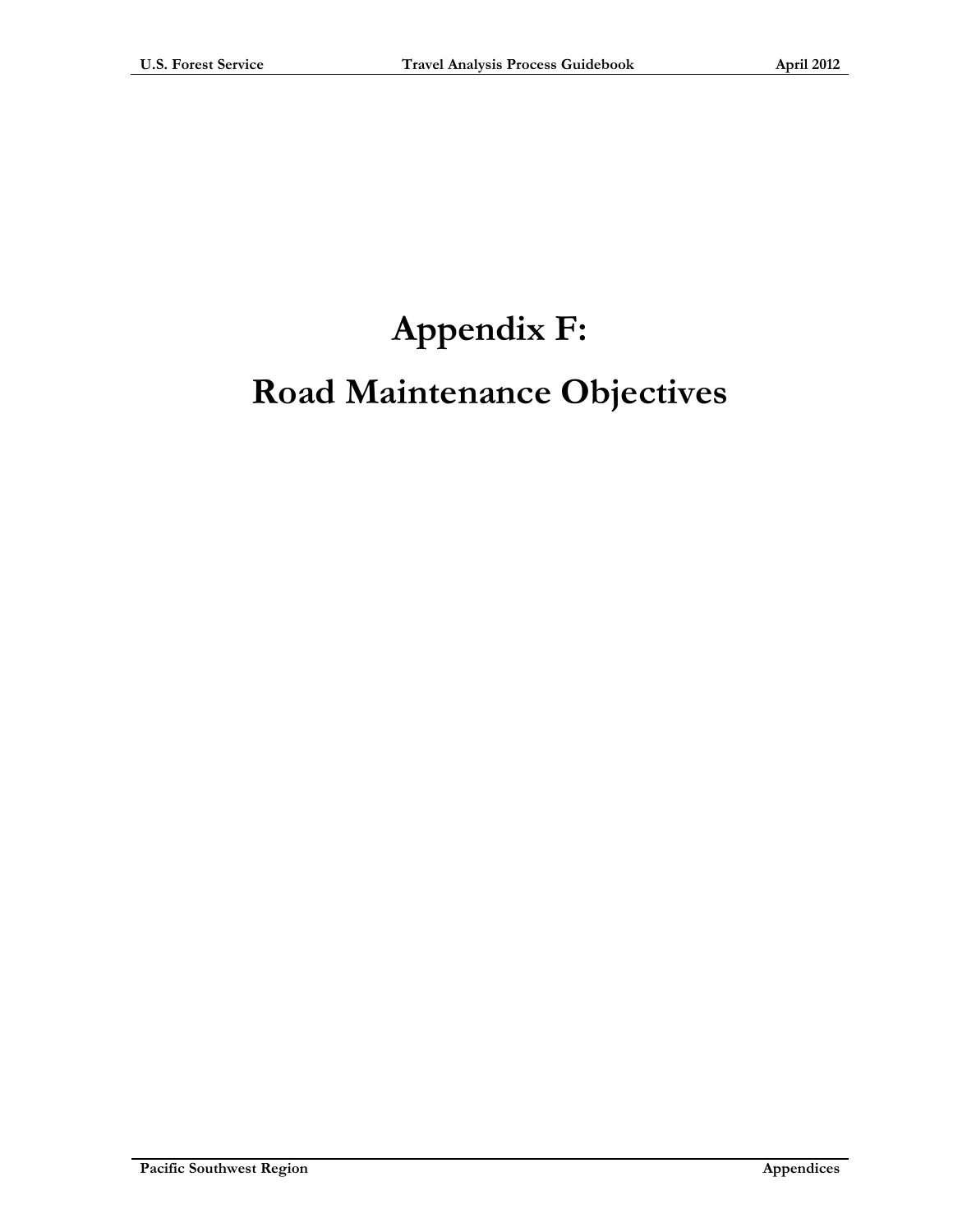**This page intentionally left blank.**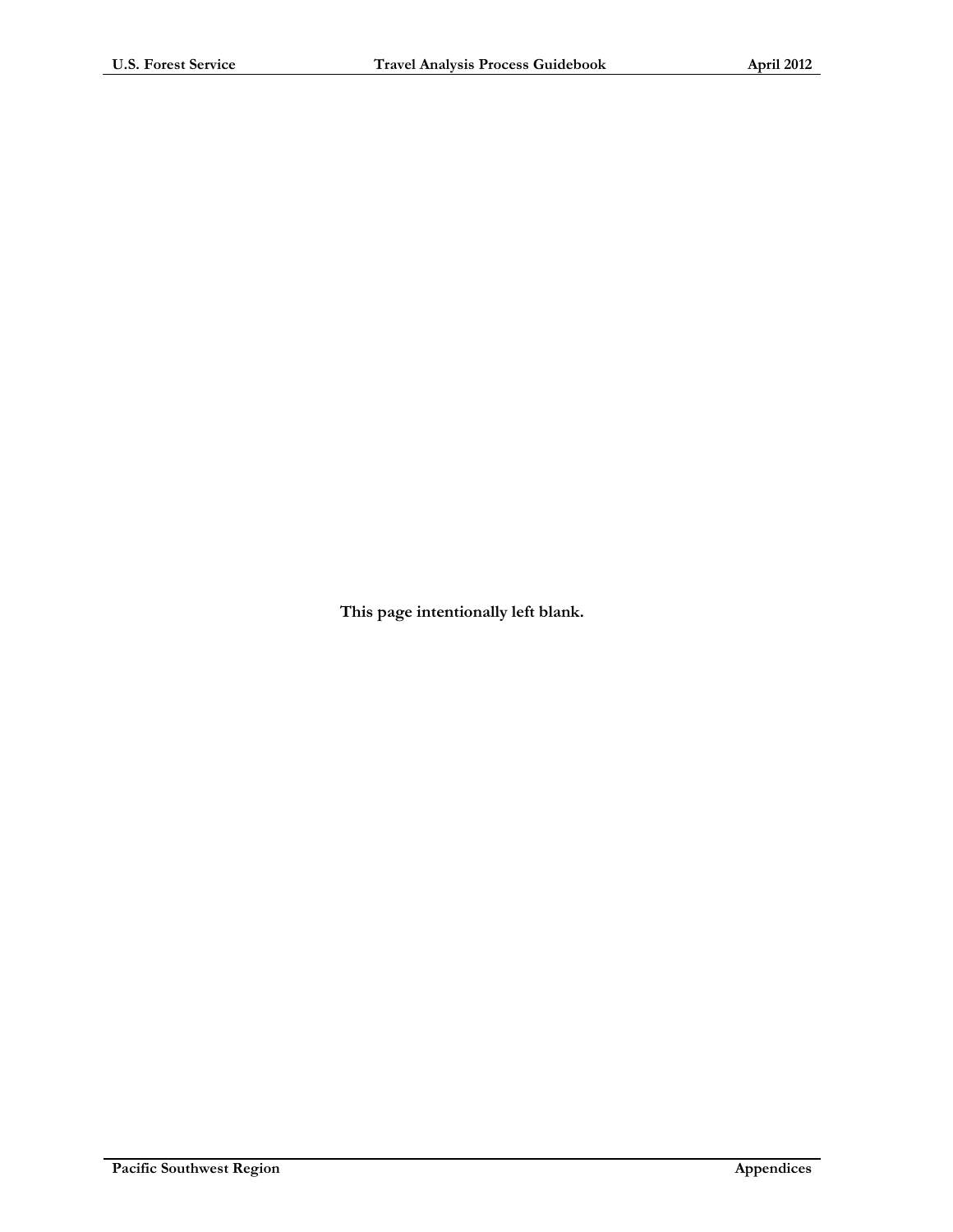## **Road Maintenance Objectives Overview**

#### **Introduction**

Road management objectives (RMOs) establish the specific intended uses of an individual road, based on:

- Management area direction;
- Access management objectives and similar sources of resource management direction;
- Standards and guidelines;
- **Project decisions; and**
- Results and findings of travel analysis.

These objectives guide how the road is/was to be located, designed, constructed, operated, and maintained to meet the specific resource management objectives for the area accessed by the road. The objectives are also the basis for the road inventory, signing and mapping, and the rules and regulations that apply to the use of the road.

Simply, RMOs document the *how and why* a road is included in a forest transportation system, including intended uses and management constraints. And, they are dynamic…

#### **What is the minimum information needed in an RMO?**

At a minimum, the RMO should contain a summary of the following:

- Management area direction
- Needs for coordination of uses
- **Management restrictions**
- Line Officer approval signature and date

Hard copy RMOs should contain the same information that is stored as linear events in the Road's module. FSH 7709.59, Chapter 11.3 requires RMOs to be recorded in the RMO module of INFRA Travel Routes, where specific information about a road is automatically populated into a road's RMO; it cannot be changed in the RMO module. It is imported from other INFRA Modules. If changes are made in the "Maintain Road Module," they will automatically update into the RMO module, but not on the hard copy!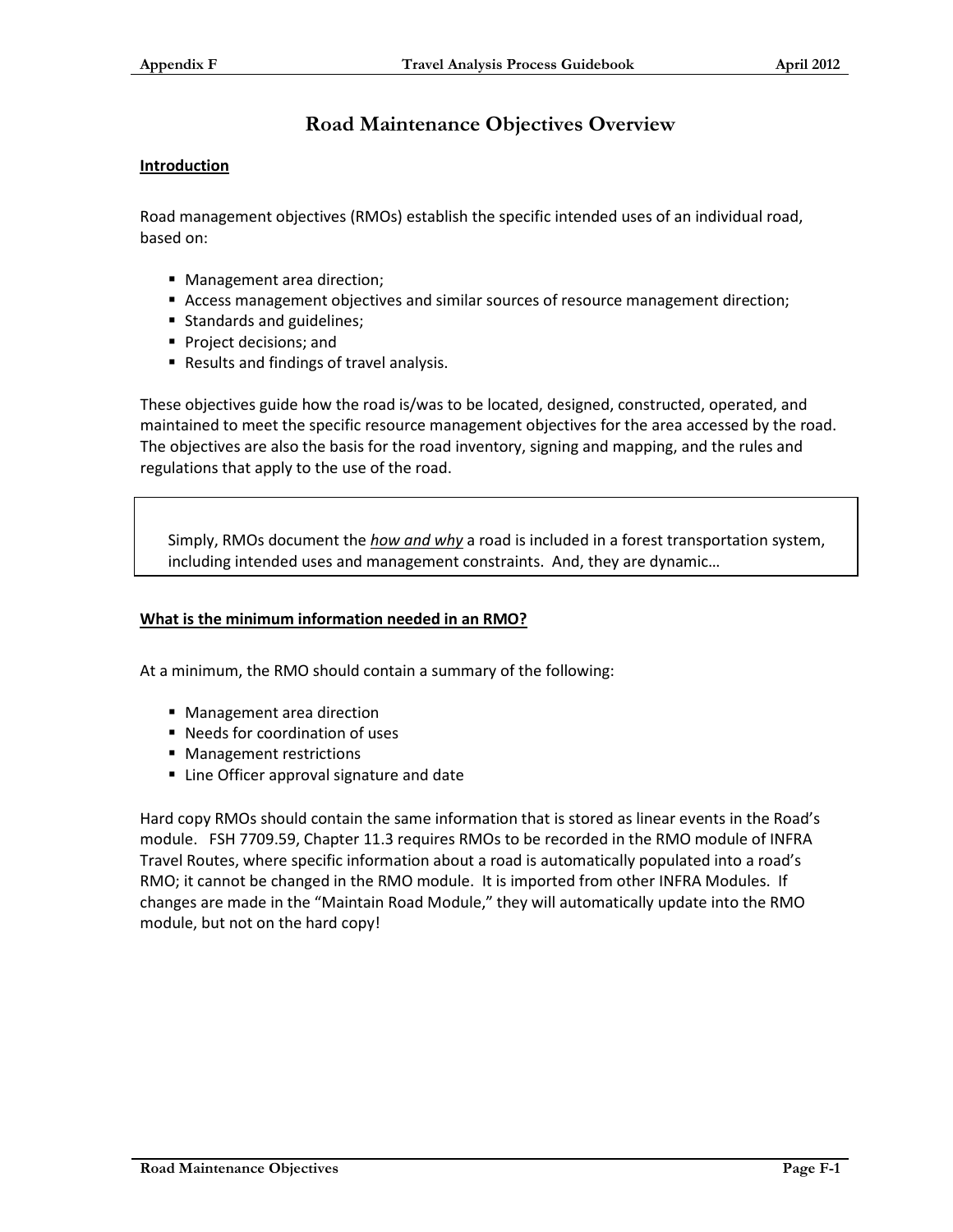**Table 1: INFRA Travel Routes data that are automatically populated into the RMO form.**

| <b>RMO TAB</b>              | <b>LINEAR EVENTS</b>               |
|-----------------------------|------------------------------------|
|                             |                                    |
|                             | <b>ADMIN ORG</b>                   |
|                             | <b>COUNTY</b>                      |
|                             | CONGRESSIONAL DISTRICT             |
| <b>ROUTE BASICS</b>         | LEGAL                              |
|                             | QUAD                               |
|                             | ROUTE STATUS                       |
|                             | MILEAGE SOURCE                     |
|                             |                                    |
|                             | <b>CRITICAL TRAFFIC</b>            |
|                             | <b>DESIGN SPEED</b>                |
|                             | <b>DESIGN TRAFFIC</b>              |
|                             | LANES                              |
| <b>DESIGN CRITERIA</b>      | ROAD TEMPLATE                      |
|                             | <b>SURFACE TYPE</b>                |
|                             | TEMPLATE SLOPE CODE                |
|                             | TRAFFIC SERVICE LEVEL              |
|                             | TRAVEL WAY WIDTH                   |
|                             |                                    |
|                             | FUNCTIONAL_CLASS                   |
|                             | <b>JURISDICTION</b>                |
|                             | PSFR CLASSIFICATION                |
| <b>OPERATION CRITERIA</b>   | SYSTEM                             |
|                             | <b>OTHER SYSTEM</b>                |
|                             | <b>MANAGING ORG</b>                |
|                             | <b>SERVICE LIFE</b>                |
|                             |                                    |
|                             | <b>OBJECTIVE MAINTENANCE LEVEL</b> |
|                             | OPERATIONAL MAINTENANCE LEVEL      |
| <b>MAINTENANCE CRITERIA</b> | PRIMARY MAINTAINER                 |
|                             | LEVELS OF TREATMENT                |

Exhibit 1, pages 6 and 7 of FSH 7709.59, is a sample of an RMO developed through the RMO module. The shaded areas represent the data that are automatically populated into the form from other INFRA modules and coincide with the linear events data displayed in the table above.

Beyond that data, information can be added that is more detailed, pulling datasets from the social, physical, and environmental resources. Other types of information may include the management emphasis for the area; the type and extent of resource activities for timber,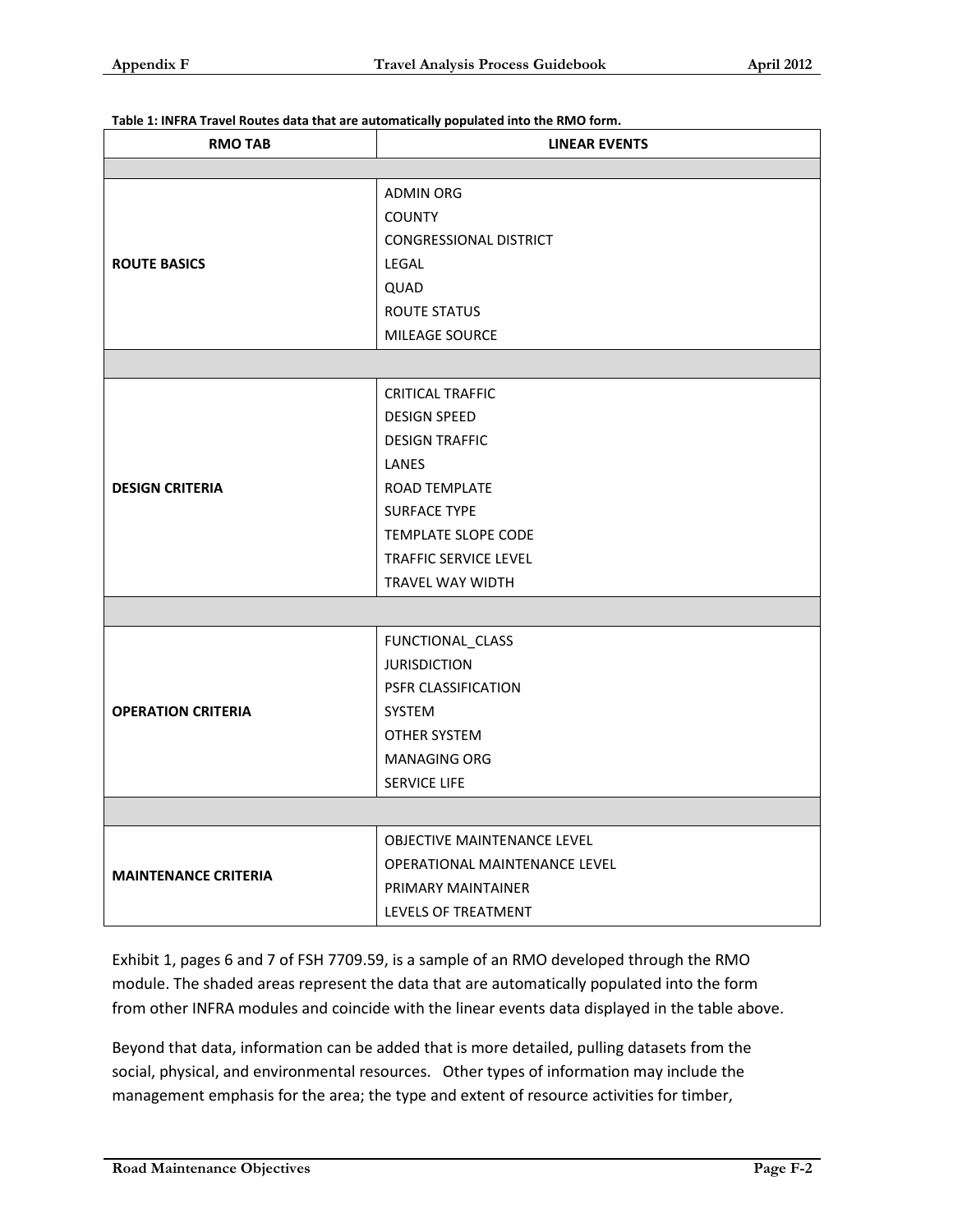wildlife, recreation, minerals, soils, and water; environmental constraints; and mitigation and protection measures to be employed. *All available information needs to be accumulated to provide the background for developing access management objectives and road management objectives.* 

#### **General Business Rules**

The following business rules apply to use of the RMO module in general. These are important to understand so as to have consistent and uniform data entry and retrieval.

- 1) RMO data are recorded only on National Forest System roads.
- 2) Data are not recorded on routes where the Forest Service does not have jurisdiction.
- 3) RMO data are not recorded on unauthorized or temporary routes.

4) Do not record specific prescriptions in the RMO (i.e., *do* record the maintenance criteria (FSH 7709.59 Section 61) but *do not* record maintenance prescriptions (FSH 7709.59 Section 62.6); prescriptions are based on budgets, work plans, and are time related).

Although RMOs for National Forest System Roads are required by the regulations and policies cited above, it may make sense to also prepare RMOs for roads under public road authority jurisdiction in which the Forest Service has a permanent financial interest. This includes Forest Highways in the 29,000 mile FHWA-funded system and roads under local public road authority jurisdiction in "Schedule A" of Cooperative Forest Road Agreements. Better decisions regarding design, operation, and maintenance of roads result when Forest Service management intent as to how the road is necessary to provide access for National Forest management has been quantified.

## **Documentation**

Document road management objectives (RMOs) as a permanent record that is readily available for use. Use the RMO Module of INFRA Travel Routes to record data. Displaying the data as shown in the exhibit is not mandatory, as the RMO module provides both flexibility and extensibility. The documentation should include a summary of management area direction, needs for coordination of uses, and access management objectives, as well as the specific design, operation, and maintenance criteria.

While the electronic record in INFRA is used for day-to-day road management, the completed road management objectives must be printed and signed in ink by the certifying line officer. RMOs are a key part of the government's defense in the event of claims and litigation under the Federal Tort Claims Act. Courts generally do not accept electronic documentation as part of the defense. The written copy must be retained in the forest's files for a minimum of 5 years past the date of any revision to the RMO.

The Secretary of Agriculture's regulations at 36 CFR 212.2 require that a transportation atlas be developed and maintained. The regulations further require *the atlas be publicly available* at the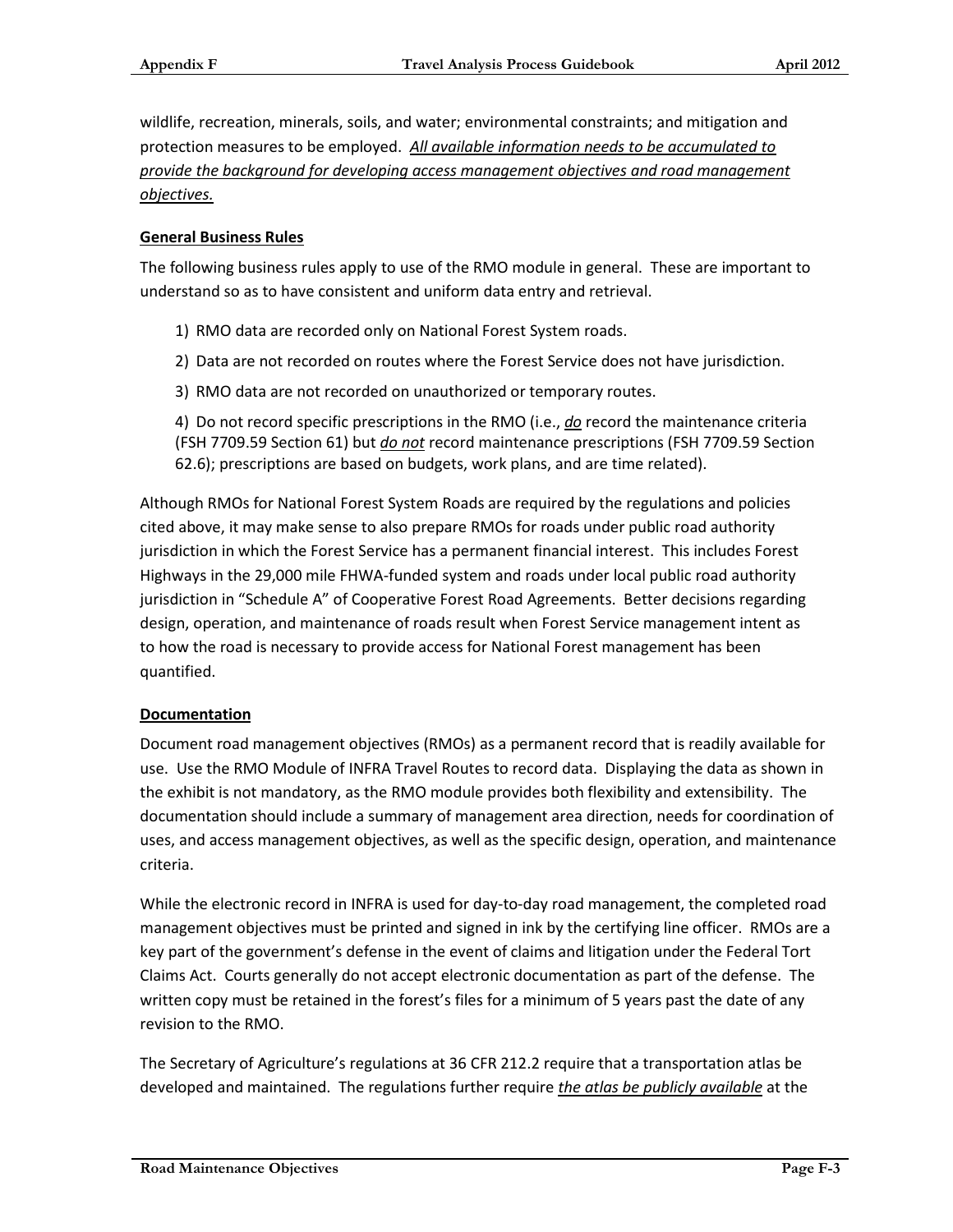headquarters of each National Forest administrative unit (Forest Supervisors' offices). The contents of the forest transportation atlas, which include a forest road atlas, are defined in FSM 7711. FSM 7711.2b states, "A forest road atlas contains road management objectives for NFS roads."

#### **References:**

April 2009 Road Management Objectives – National Data Dictionary

FSH 7709.59 – Road System Operations and Maintenance, Chapter 10 – Road Management

FSM 7710 – Travel Planning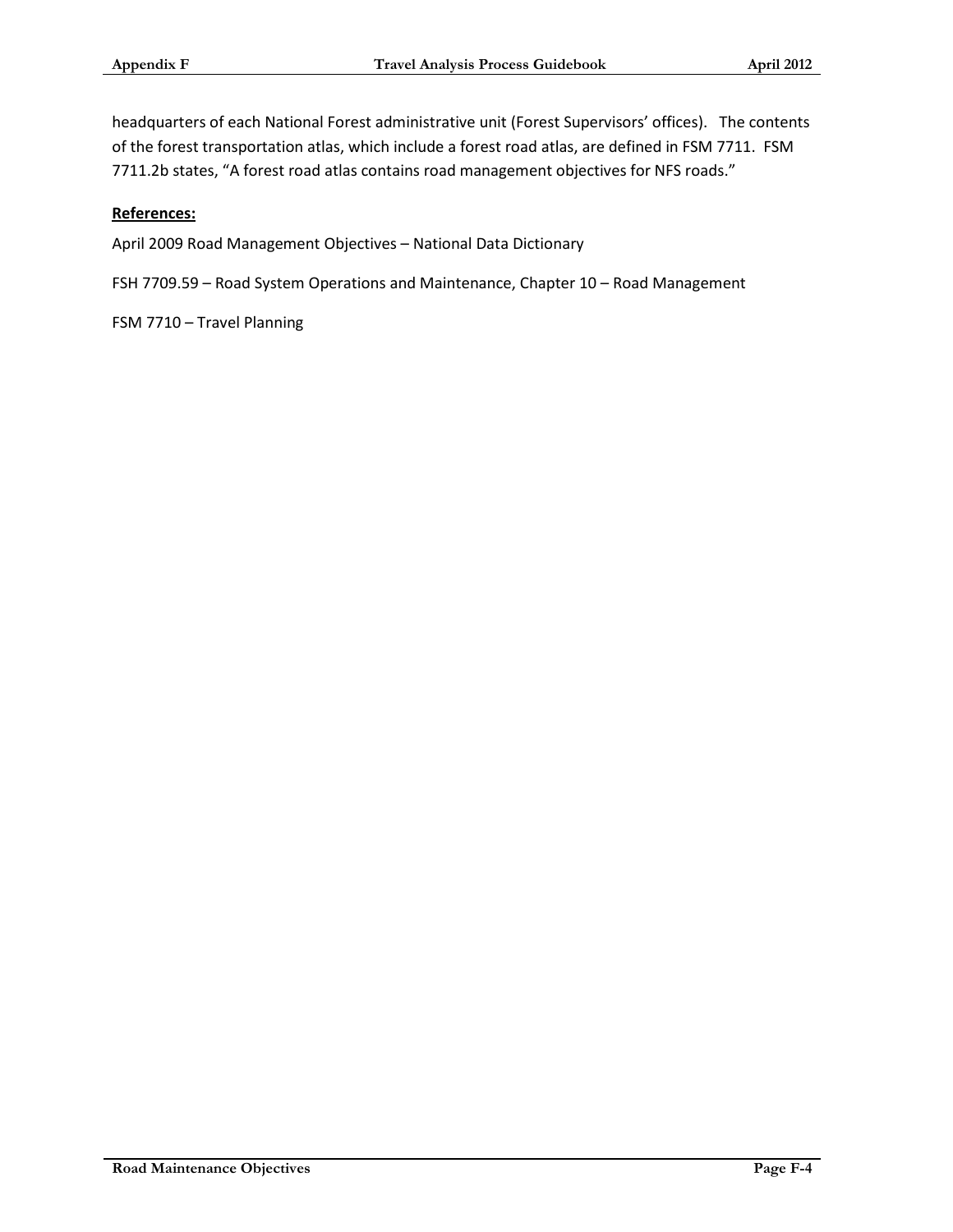| <b>United States</b><br>Department of<br>Agriculture |      | Forest<br><b>Service</b>  | Pacific<br><b>Southwest</b><br>Region | <b>Regional Office, R5</b><br>1323 Club Drive<br>Vallejo, CA 94592<br>(707) 562-8737 Voice |
|------------------------------------------------------|------|---------------------------|---------------------------------------|--------------------------------------------------------------------------------------------|
| <b>File Code:</b><br><b>Route To:</b>                | 7700 |                           |                                       | (707) 562-9240 Text (TDD)<br><b>Date:</b> May 14, 2010                                     |
| Subject:                                             |      |                           |                                       | Guidelines for Preparation of Road Management Objectives                                   |
| To:                                                  |      | <b>Forest Supervisors</b> |                                       |                                                                                            |

During the Travel Analysis Subpart A Workshop held in Reno, NV from April 12-14, 2010, some Forests indicated they wanted to receive direction as to the minimum amount of information required to adequately complete the preparation of Road Management Objective (RMO) forms for system roads.

The enclosed RMO Overview with references and attachments is intended to answer some of your questions to that end. At a minimum, the RMO should contain a summary of the management area direction, needs for coordination of uses, and management restrictions for the road, together with the Line Officer's approval signature and date.

Some of the information and data displayed on the RMO form is automatically populated from the roads module of Infra Travel Routes and is summarized in Table 1 and highlighted in the shaded areas of the sample RMO form (Exhibit 01). The remainder of the required information on the form depends on what is needed to describe how the road was designed and constructed and how it is to be maintained and operated to meet the specific resource management objectives for the area or destination it accesses.

Completed and approved RMO's are a necessary component of the Transportation Atlas and current program direction advises that RMO's need to be in place to aid in preparation of annual road maintenance plans and before constructing or improving a road. Your efforts to ensure that your RMO's are completed, up to date and approved are necessary to achieve full compliance with current travel management direction.

If you have additional questions on this subject please contact Melissa Totheroh at 707-562-8876 or John Booth at 707-562-8816.

*/s/ John E. Booth* GEORGE KULICK

Director, Engineering

cc: pdl r5 forest engineers Melissa Totheroh John Booth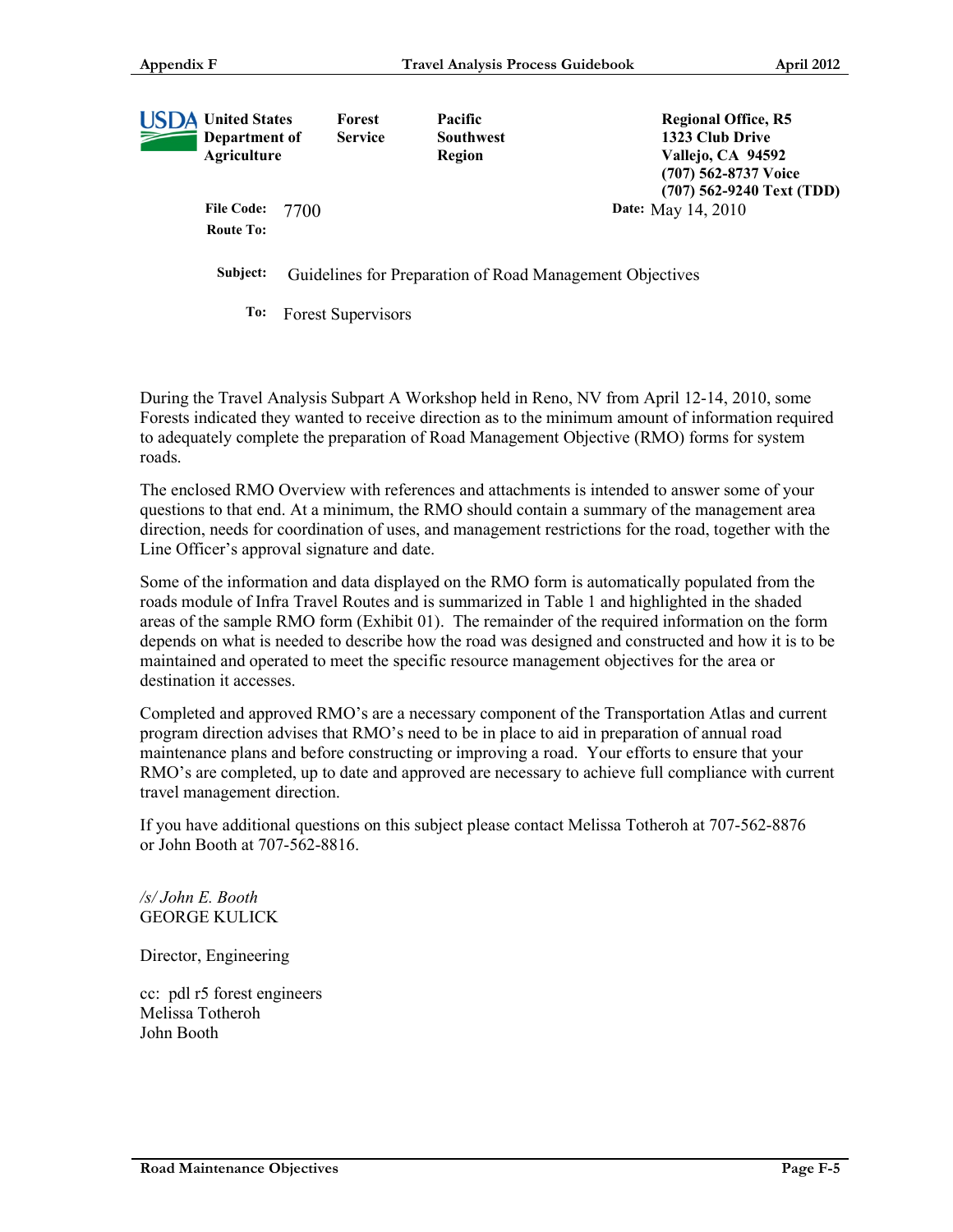**This page intentionally left blank.**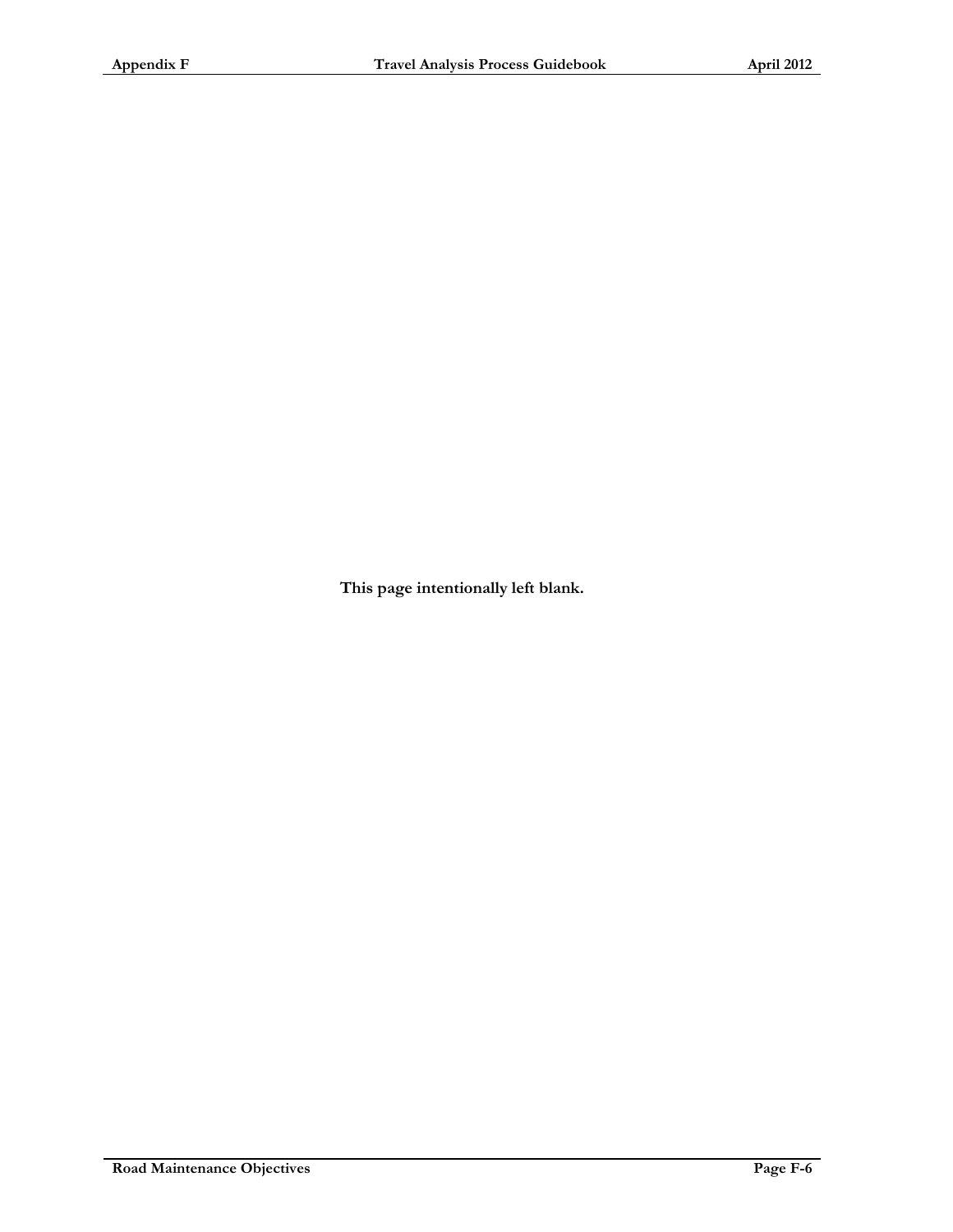| WO AMENDMENT 7709.59-2009-1                                        | 7709.59 10   |
|--------------------------------------------------------------------|--------------|
| EFFECTIVE DATE: 02/05/2009                                         | Page 7 of 16 |
| DURATION: This amendment is effective until superseded or removed. |              |

#### **FSH 7709.59 - ROAD SYSTEM OPERATIONS AND MAINTENANCE HANDBOOK CHAPTER 10 - ROAD MANAGEMENT**

# **Table of Contents**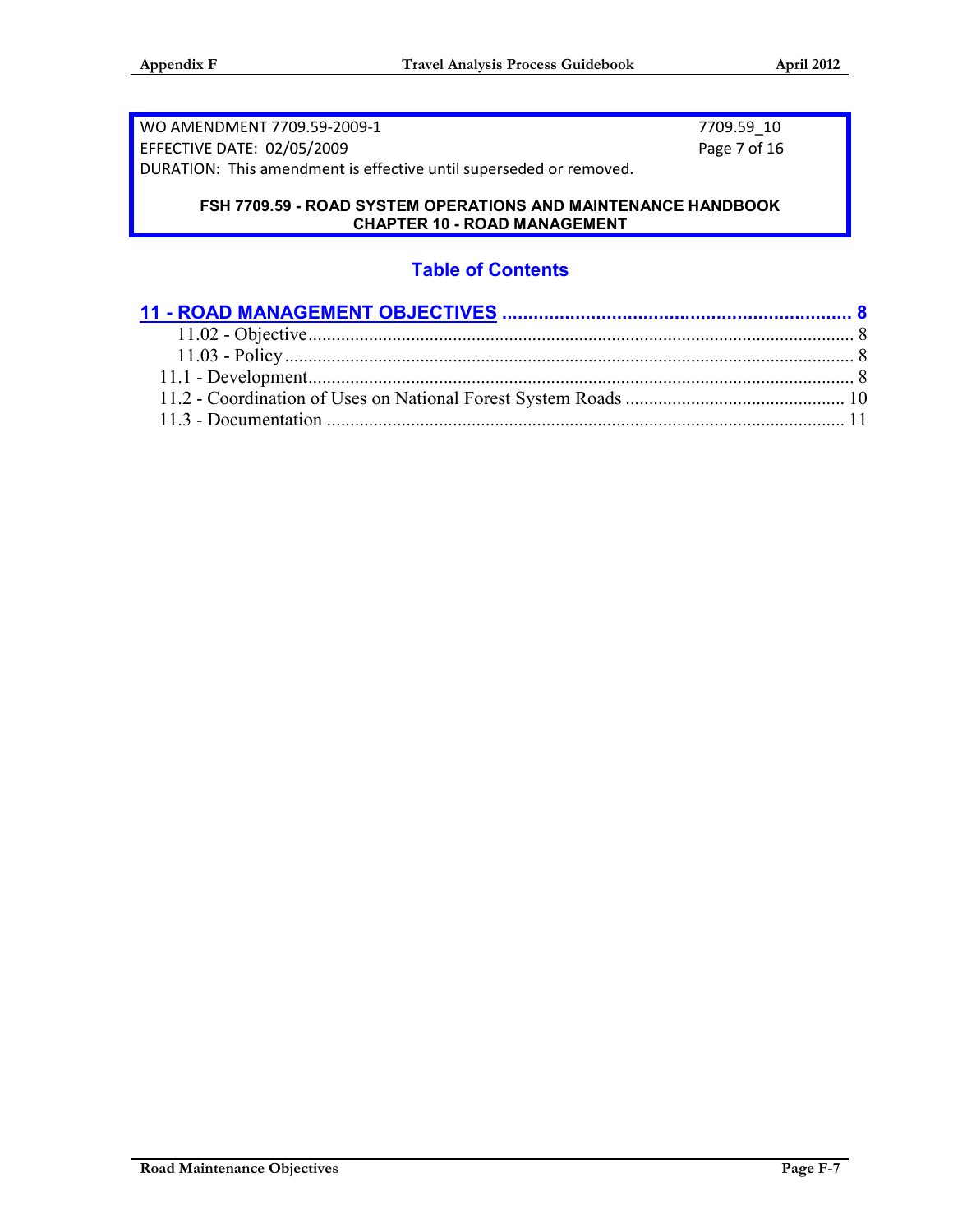7709.59\_10 Page 8 of 16

#### **FSH 7709.59 - ROAD SYSTEM OPERATIONS AND MAINTENANCE HANDBOOK CHAPTER 10 - ROAD MANAGEMENT**

This chapter provides guidance for the planning activities necessary for transportation system operations and maintenance and identifies the criteria that affect transportation system operations and maintenance (FSM 7703 and FSM 7730.3).

## <span id="page-9-0"></span>**11 - ROAD MANAGEMENT OBJECTIVES**

Road management objectives document the intended purpose of an individual road in providing access to implement a land and resource management plan as well as decisions about applicable standards for the road. Road management objectives should be based on management area direction and access management objectives. Road management objectives contain design criteria, operation criteria, and maintenance criteria.

## <span id="page-9-1"></span>**11.02 - Objective**

To identify and document a management objective for each road in the Forest Road Atlas (FSM 7711.2).

## <span id="page-9-2"></span>**11.03 - Policy**

<span id="page-9-3"></span>See FSM 7714.

## **11.1 - Development**

Develop road management objectives from the appropriate management area direction, access management objectives, and similar sources of resource management direction, standards, and guidelines. Secure data concerning the type and extent of resource activities to be served by the road, environmental constraints, and mitigating measures to be employed. Utilize this data to prepare specific objectives that define the intended purpose of the road and that describe how the road will be designed, operated, and maintained.

1. The primary sources of information for developing road management objectives are:

a. Management Area Direction. Typical information is the forest plan management emphasis for the area, and resource practices for timber, wildlife, recreation, minerals, soils, and water. Road densities or even site-specific road location may be described. Guidelines may discuss visual quality objectives, motorized and non-motorized recreation opportunities, and wildlife featured species. All of this information must be accumulated to provide the background for developing access management objectives and road management objectives.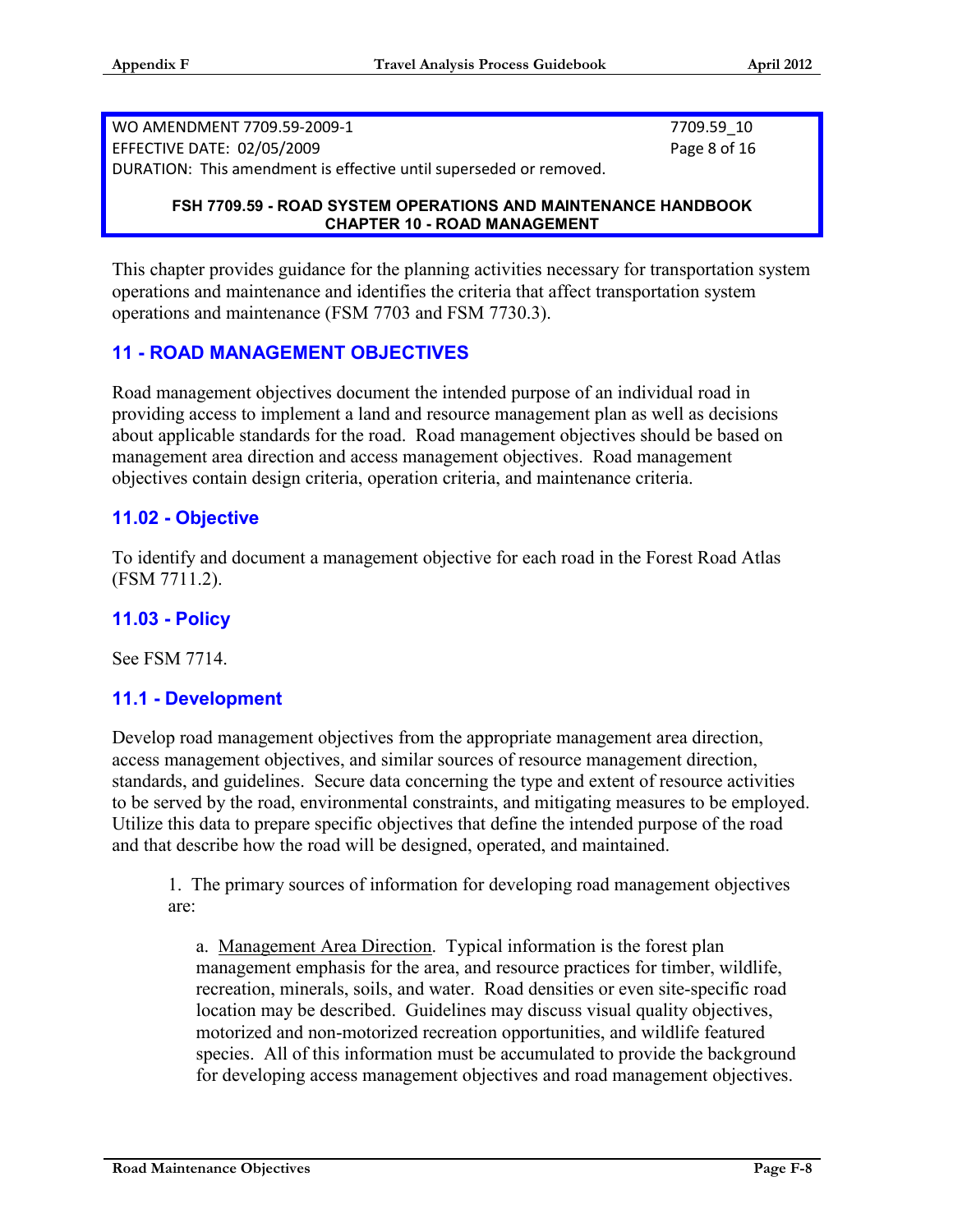7709.59\_10 Page 3 of 16

#### **FSH 7709.59 - ROAD SYSTEM OPERATIONS AND MAINTENANCE HANDBOOK CHAPTER 10 - ROAD MANAGEMENT**

b. Travel Analysis. The travel analysis process (FSM 7712 and FSH 7709.55, ch. 20) will help identify objectives for managing access. Examples of information developed are Recreation Opportunity Spectrum classifications, densities for facility development, soil sedimentation limits, and fish and wildlife protection measures.

c. Existing Legal Agreements and Contracts. These contain the legal and outstanding rights which management of roads must observe.

2. Road management objectives contain:

a. Design Criteria. These govern the selection of design elements and standards. Vehicle characteristics, such as the design and critical vehicles, and traffic service levels are examples of design criteria. FSH 7709.56, chapter 4, contains a description of design criteria.

b. Operation Criteria. Operation criteria are those influences and requirements that determine how a road must be operated and maintained. These govern operation of the road. Examples are such items as seasonal road use restrictions, special off-highway vehicle (OHV) and all-terrain vehicle (ATV) use, and traffic management strategies. Operation criteria should be consistent with design and maintenance criteria.

c. Maintenance Criteria. These govern maintenance of the road. Examples are such items as surface smoothness and financial responsibility. Chapter 60 contains a description of maintenance criteria.

3. Whenever possible, develop road management objectives during travel planning activities including travel analysis. Consider the following factors when establishing road management objectives:

a. Environmental and Resource Considerations. Factors such as needs for aquatic species passage, need to prevent spread of invasive plant species, watershed damage done by unmanaged motorized use, visual quality concerns, sensitive soils, or recreational uses guide both maintenance levels and operational status. Consult land management plans and any subsequent tiered documents.

b. Legal Requirements. Check legal requirements such as the Highway Safety Act, the National Forest Roads and Trails Act of 1964, the National Forest Management Act, agreements, easements, and contracts as these may constrain or define the limits of transportation system operations.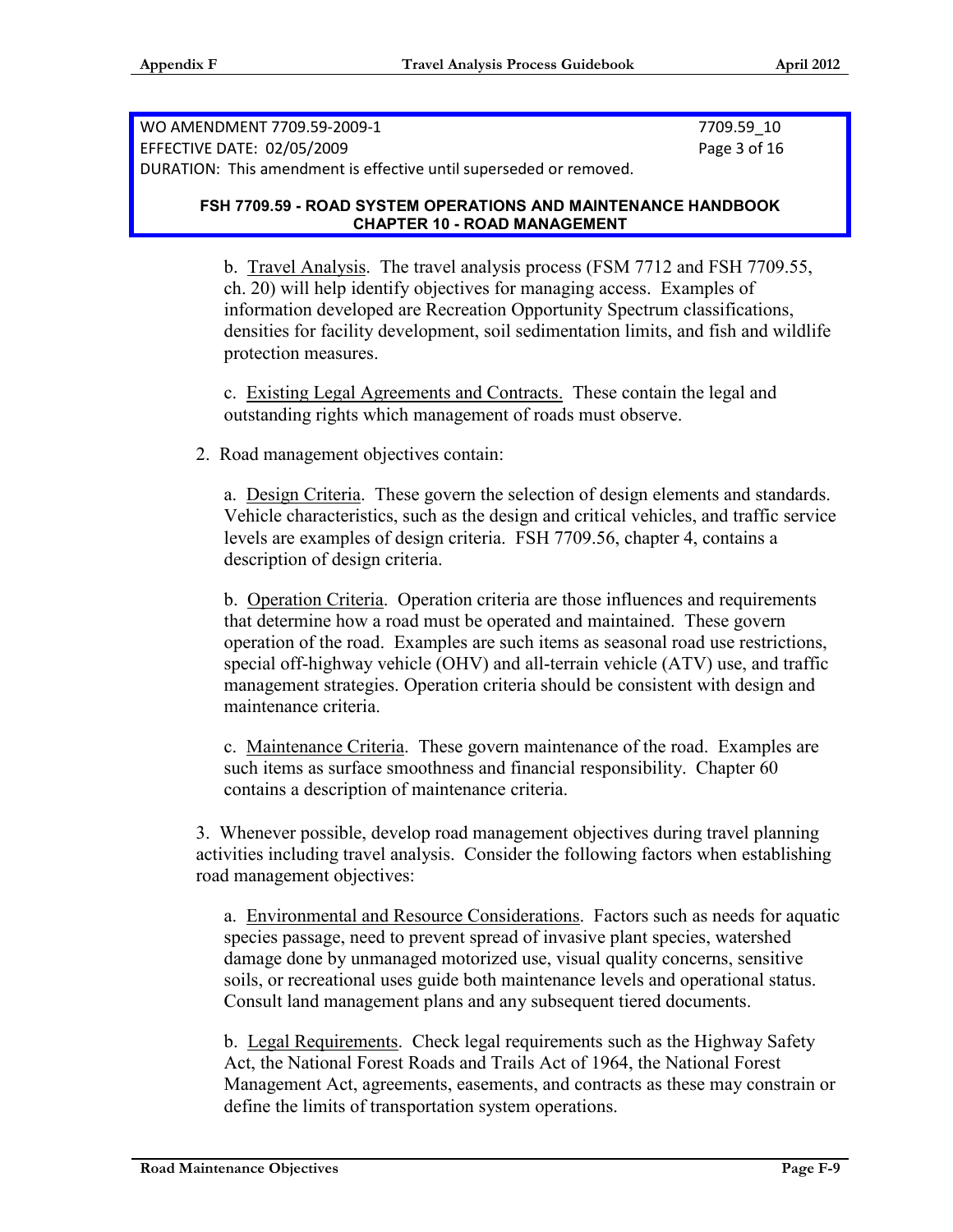7709.59\_10 Page 4 of 16

#### **FSH 7709.59 - ROAD SYSTEM OPERATIONS AND MAINTENANCE HANDBOOK CHAPTER 10 - ROAD MANAGEMENT**

c. Road Users. Motorized use designations, the intended users, and the acceptable mix of such users should help determine whether traffic restrictions and orders are necessary, and what traffic management strategies apply. When a road is intended for intermittent use by Highway Legal vehicles and continuous use by other motor vehicles, the route should be designated as both a National Forest System road and a National Forest System trail.

d. Vehicle Characteristics. Physical characteristics of vehicles intended to use the road may affect maintenance levels, management strategies, and the need for traffic regulations which may differ from State laws.

e. Traffic Requirements. The volume, composition, and distribution of traffic may indicate the need for orders and traffic control devices, appropriate maintenance levels, and so forth.

f. Safety. Providing for safety often requires examining for hazards and taking corrective actions. Traffic control devices and/or road user restrictions may be needed to provide for acceptable passage of traffic.

g. Economics. To minimize total transportation costs, it may be necessary to restrict a particular use or user, or change (reduce or upgrade) the standard or maintenance level of a road.

4. Although the criteria identified in road management objectives are often common for transportation system design, operations, and maintenance, the application may differ. For example, in design, traffic requirements (volume, composition, and distribution) could be used to determine the number of lanes. In operations, these same criteria could be used to determine the need for use restrictions or traffic control devices.

5. While road management objectives (RMOs) provide the corporate record of decisions that collectively establish the intent, purpose, and resource constraints for individual roads, they are not decision documents themselves. Actual decisions must be made through appropriate processes (FSM 7715), including public involvement when appropriate. Line officer approval of RMOs certifies that management objectives are correctly documented rather than as a record of a new decision.

## <span id="page-11-0"></span>**11.2 - Coordination of Uses on National Forest System Roads**

Designations of roads for motor vehicle use may result in situations requiring coordination of uses on roads. This may include mixed use of Highway Legal and Non-Highway Legal vehicles. Document needs for coordinated uses in road management objectives. Guidance regarding coordination of uses is found in section 52.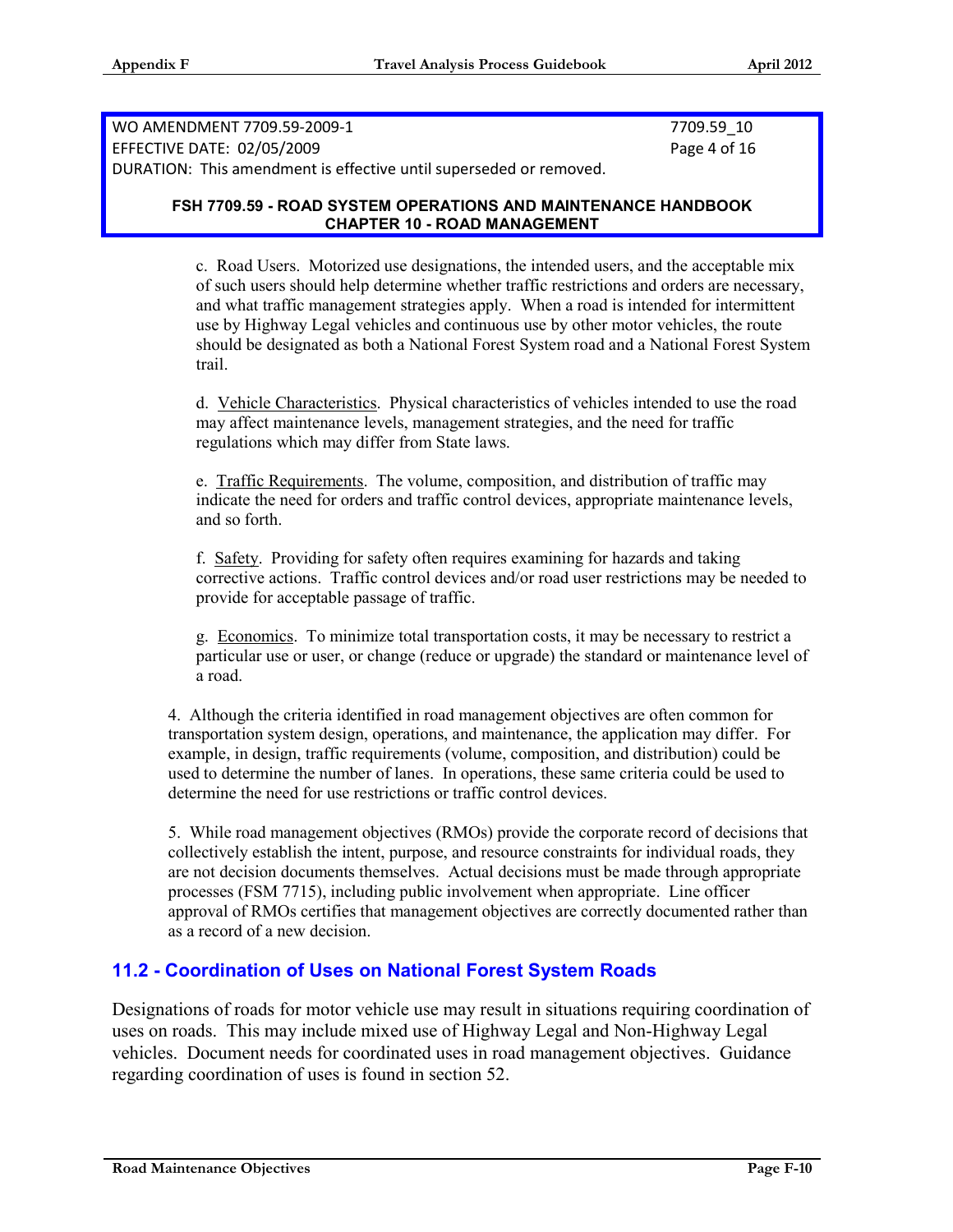7709.59\_10 Page 11 of 16

#### <span id="page-12-0"></span>**FSH 7709.59 - ROAD SYSTEM OPERATIONS AND MAINTENANCE HANDBOOK CHAPTER 10 - ROAD MANAGEMENT**

## **11.3 - Documentation**

Document road management objectives (RMOs) as a permanent record that is readily available for use. Use the "RMO Module" of Infra Travel Routes to record data. Exhibit 01 is a sample of an RMO developed through the module. Display of the data as shown in the exhibit is not mandatory, as the RMO module provides both flexibility and extensibility. The documentation should include a summary of management area direction, needs for coordination of uses (11.2), and access management objectives, as well as the specific design, operation, and maintenance criteria.

While the electronic record in Infra is used for day-to-day road management, the completed road management objectives must be printed and signed in ink by the certifying line officer. Road management objectives (RMOs) are a key part of the Government's defense in the event of claims and litigation under the Federal Tort Claims Act. Courts generally do not accept electronic documentation as part of the defense. The written copy must be retained in the forest's files for a minimum of 5 years past date of any revision to the RMO.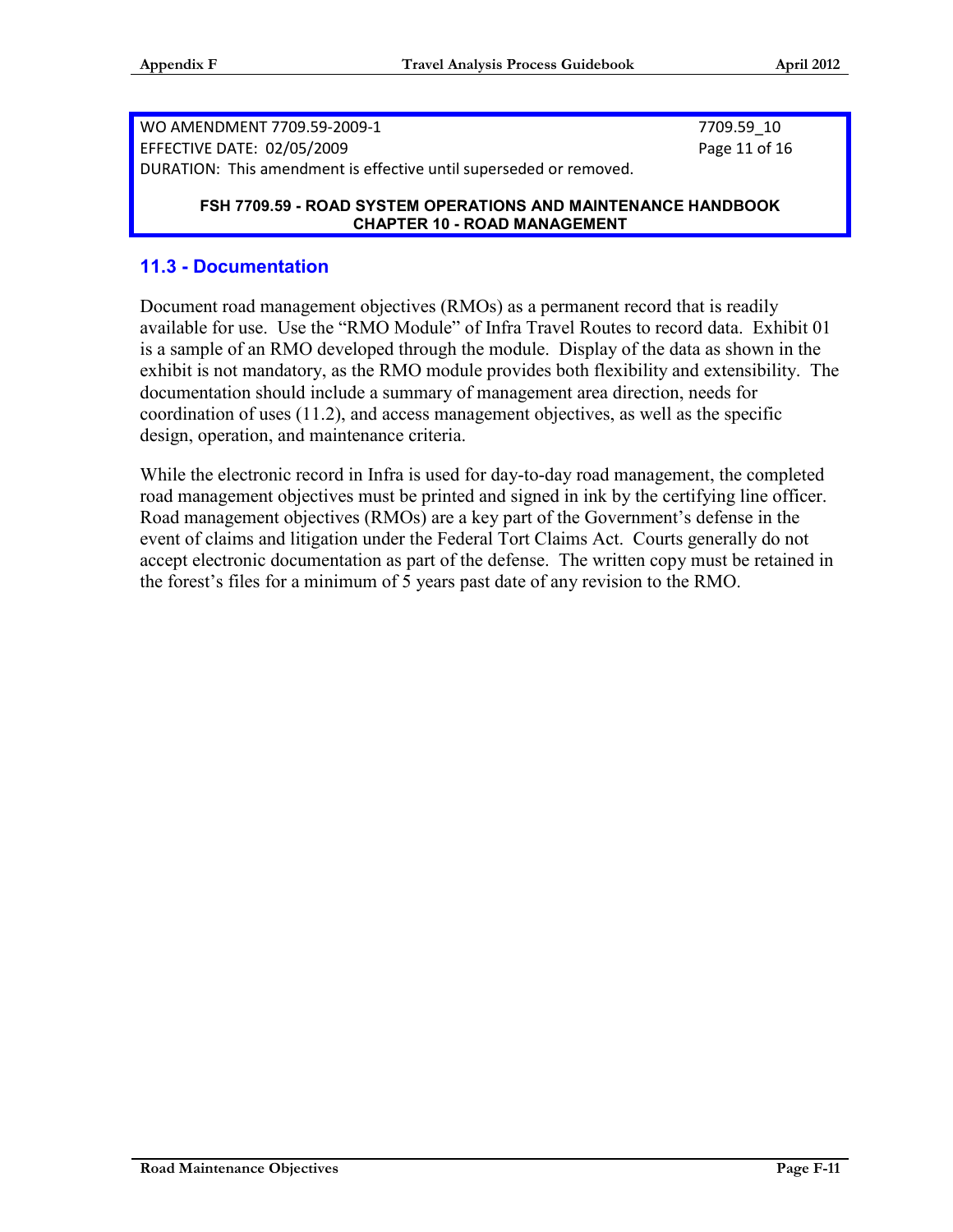7709.59\_10 Page 6 of 16

#### **FSH 7709.59 - ROAD SYSTEM OPERATIONS AND MAINTENANCE HANDBOOK CHAPTER 10 - ROAD MANAGEMENT**

## **11.3 - Exhibit 01**

## **Sample of a Road Management Objective Developed Through Infra Travel Routes**

|                                                                                                                                                                         | Page 1 of 5                                                 | RMO001L - Road Management Objectives<br>Report run on: December 12, 2007 1:19 PM Database: |                                                                                                                                                                                                                                                                                                                                                                                                                 |                    |                              |                              |                                                    |                                                          |                              |                  |
|-------------------------------------------------------------------------------------------------------------------------------------------------------------------------|-------------------------------------------------------------|--------------------------------------------------------------------------------------------|-----------------------------------------------------------------------------------------------------------------------------------------------------------------------------------------------------------------------------------------------------------------------------------------------------------------------------------------------------------------------------------------------------------------|--------------------|------------------------------|------------------------------|----------------------------------------------------|----------------------------------------------------------|------------------------------|------------------|
| ID: 1000 Name: MOOSE CR<br>BMP: 0000<br><b>Route Basics</b>                                                                                                             | Begin Termini: HWY 274<br>End Termini: SW SEC 24<br>8/27/99 | EMP: 5.3220<br>Comments: Beginning Route TRS: T02NR12WS01                                  | Admin Org: 010202<br>EMP changed from 4.5 to 5.322 as per GPS road log of                                                                                                                                                                                                                                                                                                                                       |                    | Reviewed By:<br>Reviewed By: | Prepared By:<br>Approved By: |                                                    |                                                          | DRAFT                        |                  |
| <b>Location Design Elements</b>                                                                                                                                         |                                                             |                                                                                            | Value                                                                                                                                                                                                                                                                                                                                                                                                           |                    |                              |                              | <b>BMP</b>                                         | <b>EMP</b>                                               |                              |                  |
| ADMIN_ORG<br>CONGRESSIONAL DISTRICT<br>COUNTY<br>MILEAGE SOURCE<br>QUAD<br>ROUTE STATUS<br><b>General Management Direction</b><br>Recreation Opportunity Spectrum (ROS) |                                                             |                                                                                            | 010202<br>MT-01<br>MT - DEER LODGE<br>GPS - GLOBAL POSITIONING<br>455211300 - LINCOLN GULCH #H7<br>EX-EXISTING                                                                                                                                                                                                                                                                                                  |                    |                              |                              | ,0000<br>.0000<br>.0000<br>.0000<br>.0000<br>.0000 | 5.3220<br>5.3220<br>5.3220<br>5.3220<br>5.3220<br>5.3220 |                              |                  |
| Code                                                                                                                                                                    | Remarks                                                     |                                                                                            |                                                                                                                                                                                                                                                                                                                                                                                                                 | Description        |                              |                              |                                                    |                                                          | <b>BMP</b>                   | <b>EMP</b>       |
| RN - ROADED<br>NATURAL<br><b>General Recreation Considerations</b>                                                                                                      |                                                             |                                                                                            |                                                                                                                                                                                                                                                                                                                                                                                                                 |                    |                              |                              |                                                    |                                                          | .0000                        | 5.3220           |
| <b>Dispersed Activity</b>                                                                                                                                               |                                                             |                                                                                            |                                                                                                                                                                                                                                                                                                                                                                                                                 |                    |                              |                              |                                                    |                                                          |                              |                  |
|                                                                                                                                                                         |                                                             |                                                                                            |                                                                                                                                                                                                                                                                                                                                                                                                                 |                    |                              |                              |                                                    |                                                          |                              |                  |
| Code<br><b>HIKING</b><br><b>HUNTING</b><br><b>General Soils/Geological Considerations</b><br>Soil erosion is critical around streams<br>BMP EMP                         |                                                             | <b>Remarks</b>                                                                             |                                                                                                                                                                                                                                                                                                                                                                                                                 | <b>Description</b> |                              |                              |                                                    |                                                          | <b>BMP</b><br>.0000<br>.0000 | <b>EMP</b>       |
|                                                                                                                                                                         |                                                             |                                                                                            | Clay soils are slick on steep grades when wet. Place surfacing on steep grades BMP 0 EMP 2.4                                                                                                                                                                                                                                                                                                                    |                    |                              |                              |                                                    |                                                          |                              |                  |
| <b>General Timber Considerations</b>                                                                                                                                    |                                                             |                                                                                            | Continued                                                                                                                                                                                                                                                                                                                                                                                                       |                    |                              |                              |                                                    |                                                          |                              | 5.3220<br>5.3220 |
| <b>Timber Details</b>                                                                                                                                                   |                                                             | <b>Remarks</b>                                                                             | emphasize management of hardwood speecies. Road system to emphasize log transport. Confine timber sale activities to May-October to avoid rainy season. BMP EMP                                                                                                                                                                                                                                                 | Description        |                              |                              |                                                    |                                                          | <b>RMP</b>                   | <b>EMP</b>       |
| <b>CURRENT ENTRY</b><br><b>HARVEST</b>                                                                                                                                  |                                                             | 0,8 mmbf FY 08<br>0.5 mmbf EY16                                                            |                                                                                                                                                                                                                                                                                                                                                                                                                 |                    |                              |                              |                                                    |                                                          |                              |                  |
| <b>General Wildlife &amp; Aquatic Considerations</b><br>BMP EMP<br>Provide for fish habitat, leave vegetation intact along streams                                      |                                                             |                                                                                            | Designated wildlife management area - featured species is bear. Minimize human disturbance; minimize roads open to motorized vehicles<br>Provide for fish passage on stream crossing at Hall Creek. Remove crossing structure between uses. BMP EMP                                                                                                                                                             |                    |                              |                              |                                                    |                                                          |                              |                  |
| <b>General Plant Considerations</b><br><b>General ATM Considerations</b><br>law enforcement resources<br>BMP FMP<br><b>BMP EMP</b><br><b>Current Traffic Mangement</b>  | Strategy                                                    | Mode                                                                                       | TRAFFIC MANAGEMENT STRATEGY: Prohibit by not designating for motorized use on motor vehicle use map. Eliminate use between sales to preclude need for scarce<br>Area closed to recreational motor vehicle use.No designation for motorized other than on roads.<br>Minimum spacing of local roads designated for motor vehicle use is 1 mile. No more than 20% of any new local roads are to be d<br><b>BMP</b> | EMP                | From                         | Thru                         |                                                    |                                                          |                              |                  |
| Use Type<br>Restricted                                                                                                                                                  | Code<br><b>PROHIBIT</b>                                     | of Travel<br>1 MOTOR VEHICLE                                                               | o                                                                                                                                                                                                                                                                                                                                                                                                               | 5.322              | Date<br>01/01                | Date<br>12/31                |                                                    |                                                          |                              |                  |

#### **General Design/Mitigation Considerations**

Compare total construction cost of road with resource benefits. Determine most cost-effective stream crossing at Hall Creek considering road use, traffic service level, and<br>intermittent service life. BMP EMP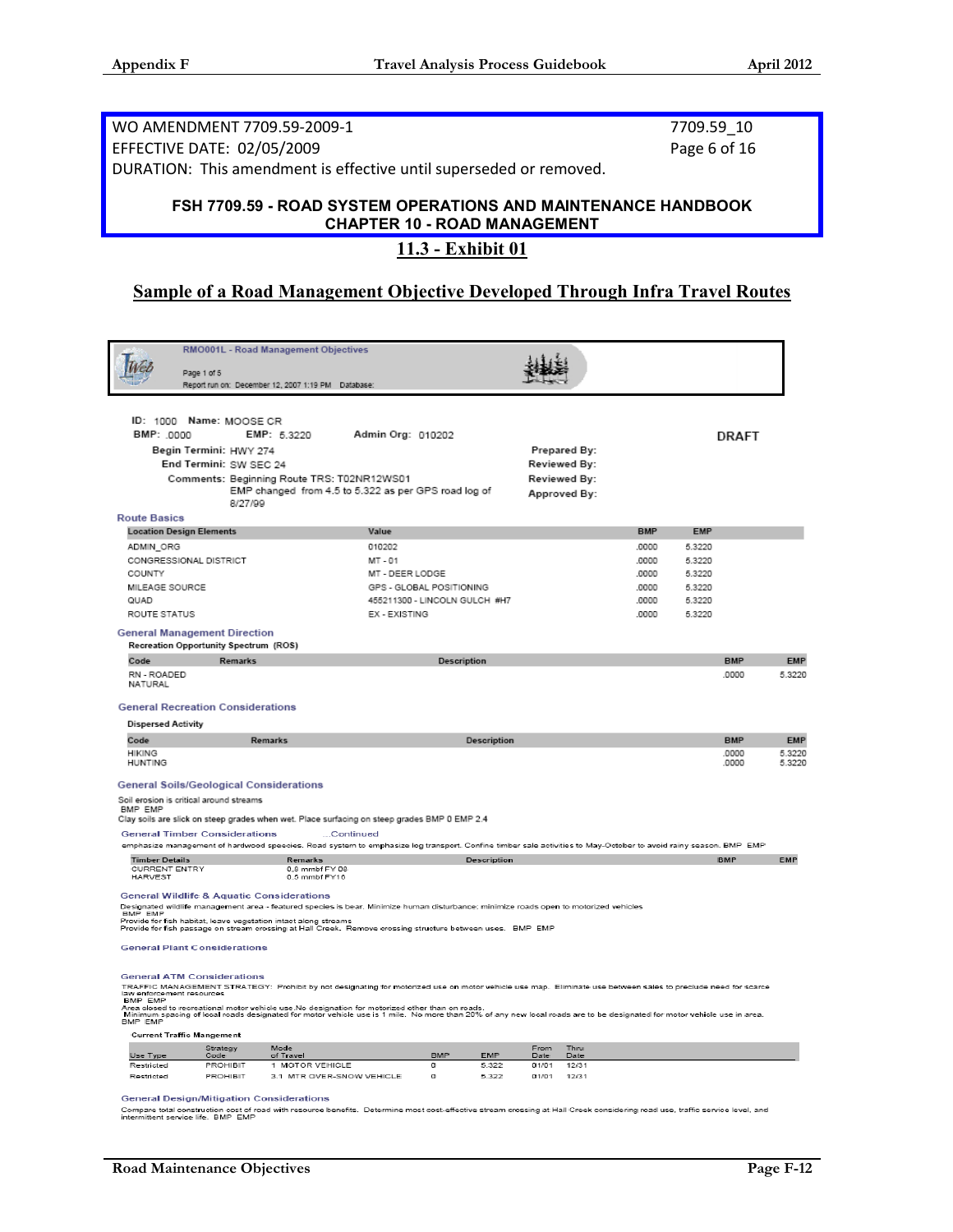## **FSH 7709.59 - ROAD SYSTEM OPERATIONS AND MAINTENANCE HANDBOOK CHAPTER 10 - ROAD MANAGEMENT**

#### **11.3 - Exhibit 01 - Continued**

### **Sample of a Road Management Objective Developed Through Infra Travel Routes**

General Design/Mitigation Considerations ...Continued

| Design Linear Events |                       |            |            |
|----------------------|-----------------------|------------|------------|
| Linear Event         | Value                 | <b>BMP</b> | <b>EMP</b> |
| DESIGN SPEED         | 10                    | .0000      | 5.3220     |
| DESIGN TRAFFIC       | LOGT - LOGGING TRUCK  | ,0000      | 5.3220     |
| LANES                | 1 - SINGLE LANE       | ,0000      | 5.3220     |
| SURFACE TYPE         | NAT - NATIVE MATERIAL | .0000      | 5.3220     |
|                      |                       |            |            |

#### **General Operation Criteria and Safety Considerations**

Subject to the Highwat Safety Act

TRAFFIC CONTROL DEVICES: Road will be gated by purchaser during sale; provide gate markings for safety. After sale, purchaser to remove gate, remove bridge, stomproof road, and construct barrier to eliminate motor vehicle traffic. Forest Service installs vertical route number. BMP EMP BMP EMP CMP Safety - intersection with county road; use warning signs during timner activity. Eff

EMP

| <b>Operation Linear Events</b> |  |  |  |
|--------------------------------|--|--|--|
|--------------------------------|--|--|--|

| <b>Linear Event</b>     | Value                              | <b>BMP</b> | <b>EMP</b> |
|-------------------------|------------------------------------|------------|------------|
| <b>FUNCTIONAL CLASS</b> | L - LOCAL                          | ,0000      | 5.3220     |
| JURISDICTION            | FS - FOREST SERVICE                | .0000      | 5.3220     |
| MANAGING ORG            | 010202                             | ,0000      | 5.3220     |
| ROUTE STATUS            | EX - EXISTING                      | .0000      | 5.3220     |
| SERVICE LIFE            | I - INTERMITTENT TERM SERVICE      | .0000      | 5.3220     |
| SYSTEM                  | NFSR - NATIONAL FOREST SYSTEM ROAD | ,0000      | 5.3220     |
| <b>Traffic Details</b>  |                                    |            |            |

| Traffic Count or Composition | <b>Count/Percer</b> | Count/Period | <b>Remarks</b>                     | <b>BMP</b> | <b>EMP</b> |
|------------------------------|---------------------|--------------|------------------------------------|------------|------------|
| ADMINISTRATIVE               | 3 ADT               |              | motorized travel only during sales | ,0000      | 5.3220     |
| COMMERCIAL                   | 6 ADT max           | 1988-1989    | 300 round trips                    | ,0000      | 5.3220     |
| RECREATION                   |                     |              |                                    | ,0000      | 5.3220     |
| TRAFFIC VOLUME               |                     |              | 0-25 SADT                          | ,0000      | 5.3220     |

Purchaser responsible for all maintenance during sale. Purchaser responsible for installing, maintaining, and removing gate. Purchaser responsible for removing bridge and storm-proofing road after use. Surface can be maintained for high clearance vehicles. During sale; M.L. 2. After sale; M.L. 1 BMP EMP

| <b>Maintenance Linear Events</b> |                                   |            |            |
|----------------------------------|-----------------------------------|------------|------------|
| <b>Linear Event</b>              | Value                             | <b>BMP</b> | <b>EMP</b> |
| OBJECTIVE MAINT LEVEL            | 2 - HIGH CLEARANCE VEHICLES       | .0000      | 5.3220     |
| OPER MAINT LEVEL                 | 1 - BASIC CUSTODIAL CARE (CLOSED) | .0000      | 5,3220     |
| PRIMARY MAINTAINER               | <b>FS - FOREST SERVICE</b>        | ,0000      | 5,3220     |
| Local Linear Events              |                                   |            |            |

| <b>Linear Event</b> | Value           | Remarks | <b>BMP</b> | <b>EMP</b> |
|---------------------|-----------------|---------|------------|------------|
| RPA RES ELEMENT     | TIMBER - TIMBER |         | .0000      | .3220      |